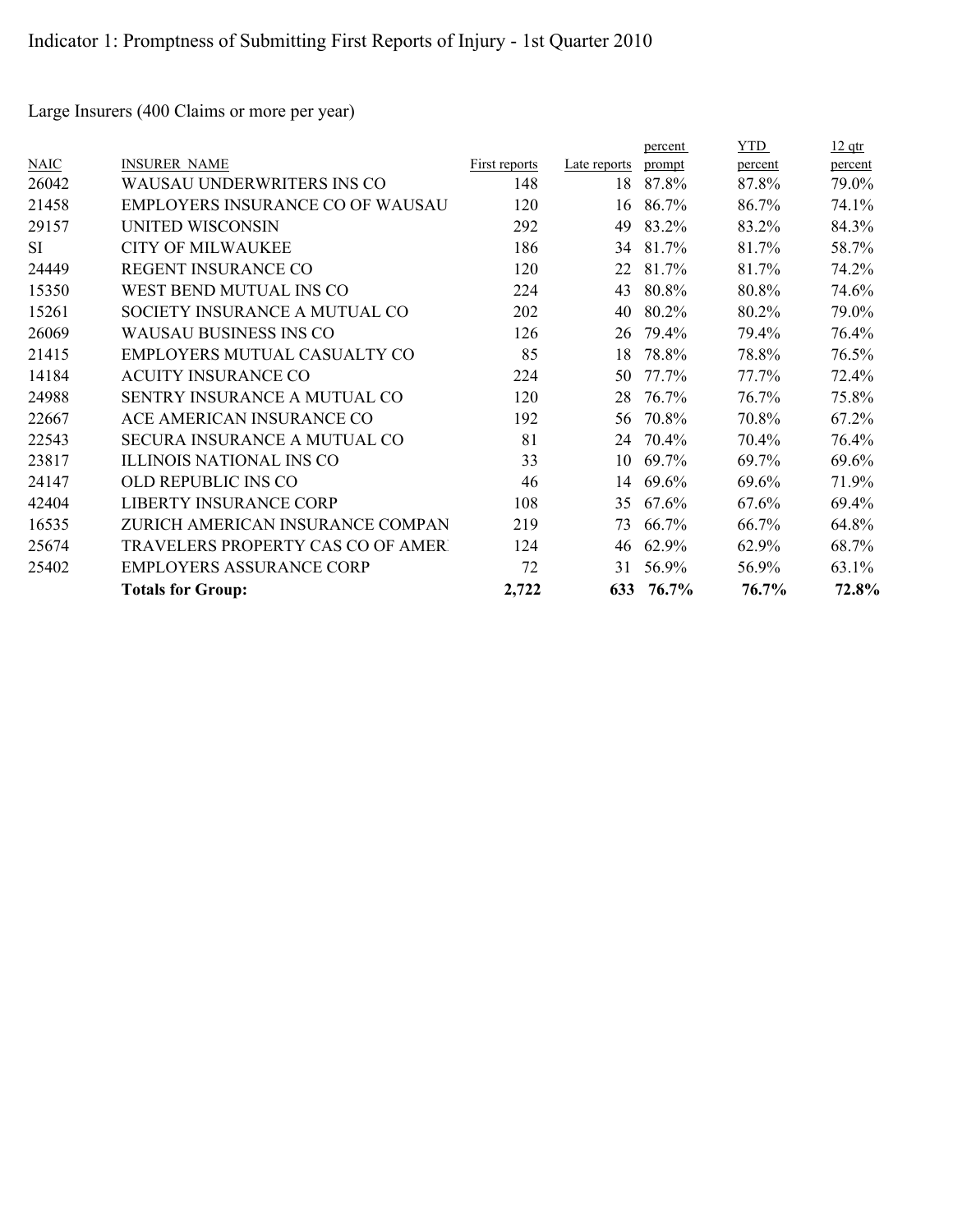Medium Size Insurers (65 -399 Claims or more per year)

|                |                                        |                      |                | percent  | <b>YTD</b> | $12$ qtr       |
|----------------|----------------------------------------|----------------------|----------------|----------|------------|----------------|
| <b>NAIC</b>    | <b>INSURER NAME</b>                    | <b>First reports</b> | Late reports   | prompt   | percent    | percent        |
| 13935          | FEDERATED MUTUAL INS CO                | 16                   | $\theta$       | 100.0%   | 100.0%     | 87.3%          |
| 11374          | <b>SFM MUTUAL INS CO</b>               | 52                   | 3              | 94.2%    | 94.2%      | 87.8%          |
| 11371          | <b>GREAT WEST CASUALTY CO</b>          | 33                   | 2              | 93.9%    | 93.9%      | 84.1%          |
| SI             | NEWPAGE WISCONSIN SYSTEM INC           | 10                   | $\mathbf{1}$   | 90.0%    | 90.0%      | 77.2%          |
| 23043          | LIBERTY MUTUAL INS CO                  | 108                  | 11             | 89.8%    | 89.8%      | 71.1%          |
| 31003          | TRI STATE INS CO OF MN                 | 27                   | 3              | 88.9%    | 88.9%      | 52.1%          |
| 21407          | <b>EMCASCO INSURANCE CO</b>            | 53                   | 6              | 88.7%    | 88.7%      | 78.0%          |
| 24228          | PEKIN INSURANCE CO                     | 8                    | 1              | 87.5%    | 87.5%      | 58.2%          |
| 26425          | <b>WAUSAU GENERAL INS CO</b>           | 8                    | 1              | 87.5%    | 87.5%      | 69.7%          |
| 10804          | CONTINENTAL WESTERN INS CO             | 23                   | 3              | 87.0%    | 87.0%      | 51.2%          |
| 14303          | <b>INTEGRITY MUTUAL INS CO</b>         | 38                   | 5              | 86.8%    | 86.8%      | 82.9%          |
| 11527          | LEAGUE OF WIS MUNICIPALITIES MUTUA     | 34                   | 5              | 85.3%    | 85.3%      | 87.3%          |
| 40142          | AMERICAN ZURICH INS CO                 | 40                   | 6              | 85.0%    | 85.0%      | 75.1%          |
| 22659          | <b>INDIANA INSURANCE CO</b>            | 49                   | 8              | 83.7%    | 83.7%      | 56.2%          |
| 23787          | NATIONWIDE MUTUAL INS CO               | 23                   | 4              | 82.6%    | 82.6%      | 71.5%          |
| 28460          | SENTRY CASUALTY CO                     | 240                  | 43             | 82.1%    | 82.1%      | 77.1%          |
| 29459          | TWIN CITY FIRE INS CO                  | 54                   | 10             | 81.5%    | 81.5%      | 69.7%          |
| 10166          | ACCIDENT FUND INS CO OF AMERICA        | 62                   | 12             | 80.6%    | 80.6%      | 86.0%          |
| 37885          | XL SPECIALTY INSURANCE COMPANY         | 25                   | 5              | 80.0%    | 80.0%      | 74.7%          |
| 10677          | CINCINNATI INSURANCE CO THE            | 53                   | 11             | 79.2%    | 79.2%      | 75.5%          |
| 23035          | LIBERTY MUTUAL FIRE INS CO             | 33                   | 7              | 78.8%    | 78.8%      | 72.2%          |
| 43575          | INDEMNITY INSURANCE CO OF NORTH AI     | 9                    | 2              | 77.8%    | 77.8%      | 76.1%          |
| SI             | <b>TARGET CORP (STORES)</b>            | 18                   | $\overline{4}$ | 77.8%    | 77.8%      | 82.9%          |
| 31895          | AMERICAN INTERSTATE INS CO             | 9                    | 2              | 77.8%    | 77.8%      | 71.1%          |
| 19429          | INSURANCE COMPANY OF STATE OF PAT      | 35                   | 8              | 77.1%    | 77.1%      | 74.0%          |
| 19410          | COMMERCE & INDUSTRY INS CO             | 35                   | 8              | 77.1%    | 77.1%      | 67.6%          |
| 20508          | VALLEY FORGE INS CO                    | 38                   | 9              | 76.3%    | 76.3%      | 81.1%          |
| SI             | DEPT OF ADMINISTRATION                 | 83                   | 20             | 75.9%    | 75.9%      | 81.8%          |
| 19445          | NATIONAL UNION FIRE INS CO OF PITTSB   | 37                   | 9              | 75.7%    | 75.7%      | 75.1%          |
| <b>SI</b>      | <b>SCHNEIDER NATIONAL CARRIERS INC</b> | 12                   | 3              | 75.0%    | 75.0%      | 76.0%          |
| 24830          | CITIES & VILLAGES MUTUAL INS CO        | 28                   | $\tau$         | 75.0%    | 75.0%      | 74.5%          |
| 15091          | RURAL MUTUAL INS CO                    | 65                   |                | 17 73.8% | 73.8%      | 70.8%          |
| 24414          | <b>GENERAL CAS CO OF WI</b>            | 30                   | 8              | 73.3%    | 73.3%      | 70.2%          |
| 23841          | NEW HAMPSHIRE INSURANCE CO             | 124                  | 35             | 71.8%    | 71.8%      | 69.3%          |
| 23442          | PATRIOT GENL INS CO                    | 7                    |                | 2 71.4%  | 71.4%      | 77.5%          |
| 20494          | TRANSPORTATION INSURANCE CO            | 34                   |                | 10 70.6% | 70.6%      | 68.9%          |
| SI             | KOHLER CO                              | 20                   |                | 6 70.0%  | 70.0%      | 75.2%          |
|                | FEDERAL INSURANCE CO                   |                      |                | 10 69.7% | 69.7%      |                |
| 20281<br>11150 | <b>ARCH INSURANCE CO</b>               | 33                   | 8              |          | 69.2%      | 60.3%<br>78.6% |
|                | HASTINGS MUTUAL INS CO                 | 26                   |                | 69.2%    |            |                |
| 14176          | MICHIGAN COMMERICAL INS MUTUAL         | 16                   | 5              | 68.8%    | 68.8%      | 77.1%          |
| 10998          |                                        | 15                   | 5              | 66.7%    | 66.7%      | 75.0%          |
| 19950          | WILSON MUTUAL INS CO                   | 84                   |                | 29 65.5% | 65.5%      | 72.6%          |
| 19275          | AMERICAN FAMILY MUTUAL INS CO          | 31                   | 11             | 64.5%    | 64.5%      | 74.1%          |
| 35386          | FIDELITY & GUARANTY INS CO             | 25                   |                | 9 64.0%  | 64.0%      | 69.9%          |
| 13986          | FRANKENMUTH MUTUAL INS CO              | 24                   | 9              | 62.5%    | 62.5%      | 50.6%          |
| 18988          | <b>AUTO OWNERS INS CO</b>              | 21                   | 8              | 61.9%    | 61.9%      | 72.3%          |
| 15377          | WESTERN NATIONAL MUTUAL INS CO         | 25                   |                | 10 60.0% | $60.0\%$   | 86.6%          |
| 25666          | TRAVELERS INDEMNITY CO OF AMERICA      | 17                   |                | 7 58.8%  | 58.8%      | 71.7%          |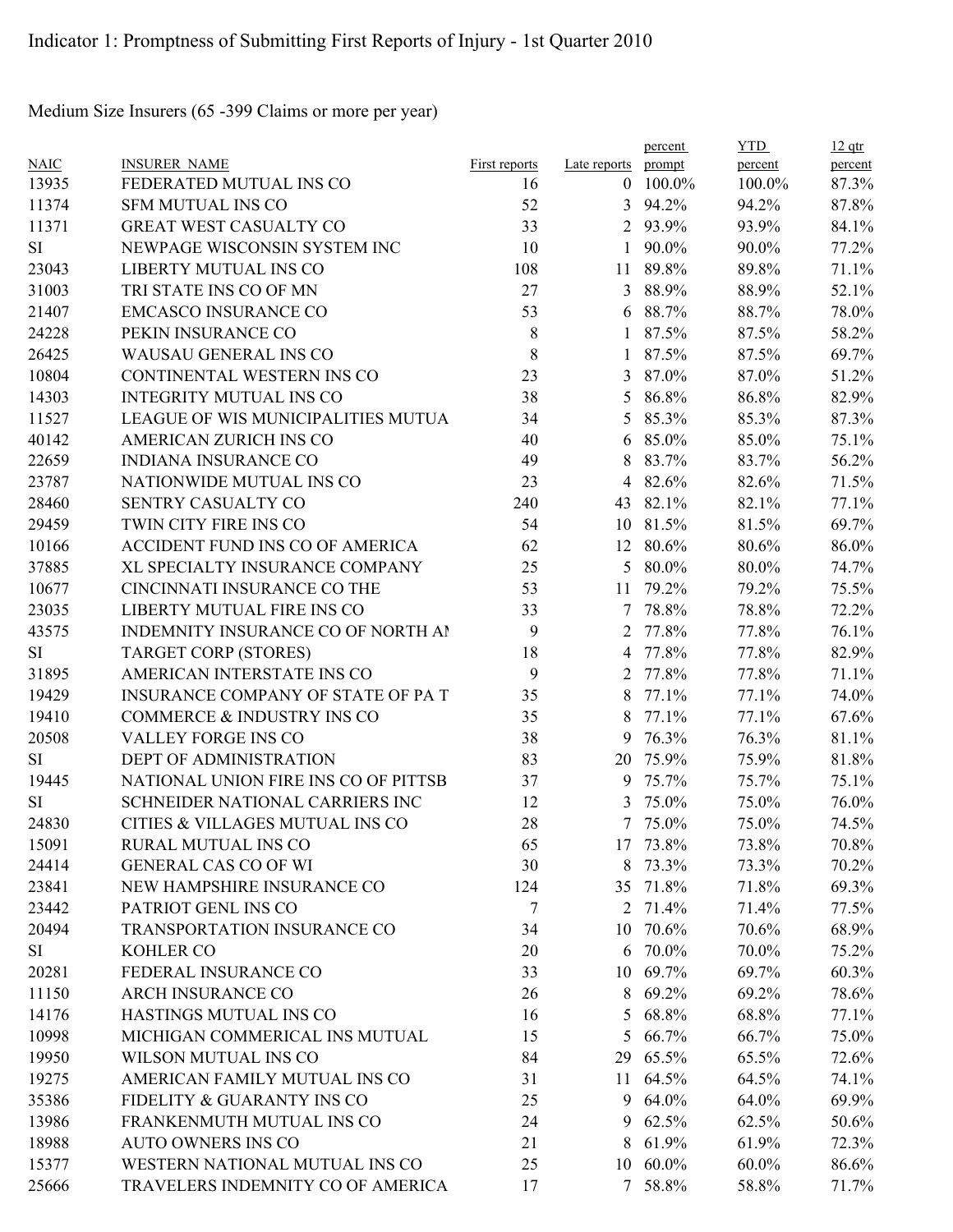Medium Size Insurers (65 -399 Claims or more per year)

|           |                                  |               |              | percent           | YTD.    | $12$ qtr |
|-----------|----------------------------------|---------------|--------------|-------------------|---------|----------|
| NAIC      | <b>INSURER NAME</b>              | First reports | Late reports | prompt            | percent | percent  |
| <b>SI</b> | MILWAUKEE BOARD OF SCHOOL DIR    | 82            | 34           | 58.5%             | 58.5%   | 33.7%    |
| 23434     | MIDDLESEX INSURANCE CO           | 28            |              | $12 \quad 57.1\%$ | 57.1%   | $75.2\%$ |
| SI        | MILWAUKEE TRANSPORT SERVICES INC | 21            |              | 9 $57.1\%$        | 57.1%   | 70.6%    |
| <b>SI</b> | <b>CITY OF MADISON</b>           | 47            |              | 23 51.1%          | 51.1%   | 51.6%    |
| <b>SI</b> | UW-SYSTEM ADMINISTRATION         | 61            |              | 30 50.8%          | 50.8%   | $51.1\%$ |
| 25682     | TRAVELERS INDEMNITY CO OF CT THE | 72            |              | $36 \quad 50.0\%$ | 50.0%   | 67.3%    |
| SI.       | <b>COUNTY OF MILWAUKEE</b>       | 23            | 21           | 8.7%              | $8.7\%$ | $4.0\%$  |
| 19380     | AMERICAN HOME ASSURANCE CO       | $\theta$      |              | $0.0\%$           | $0.0\%$ | 70.3%    |
|           | <b>Totals for Group:</b>         | 2.224         |              | 573 74.2%         | 74.2%   | $70.2\%$ |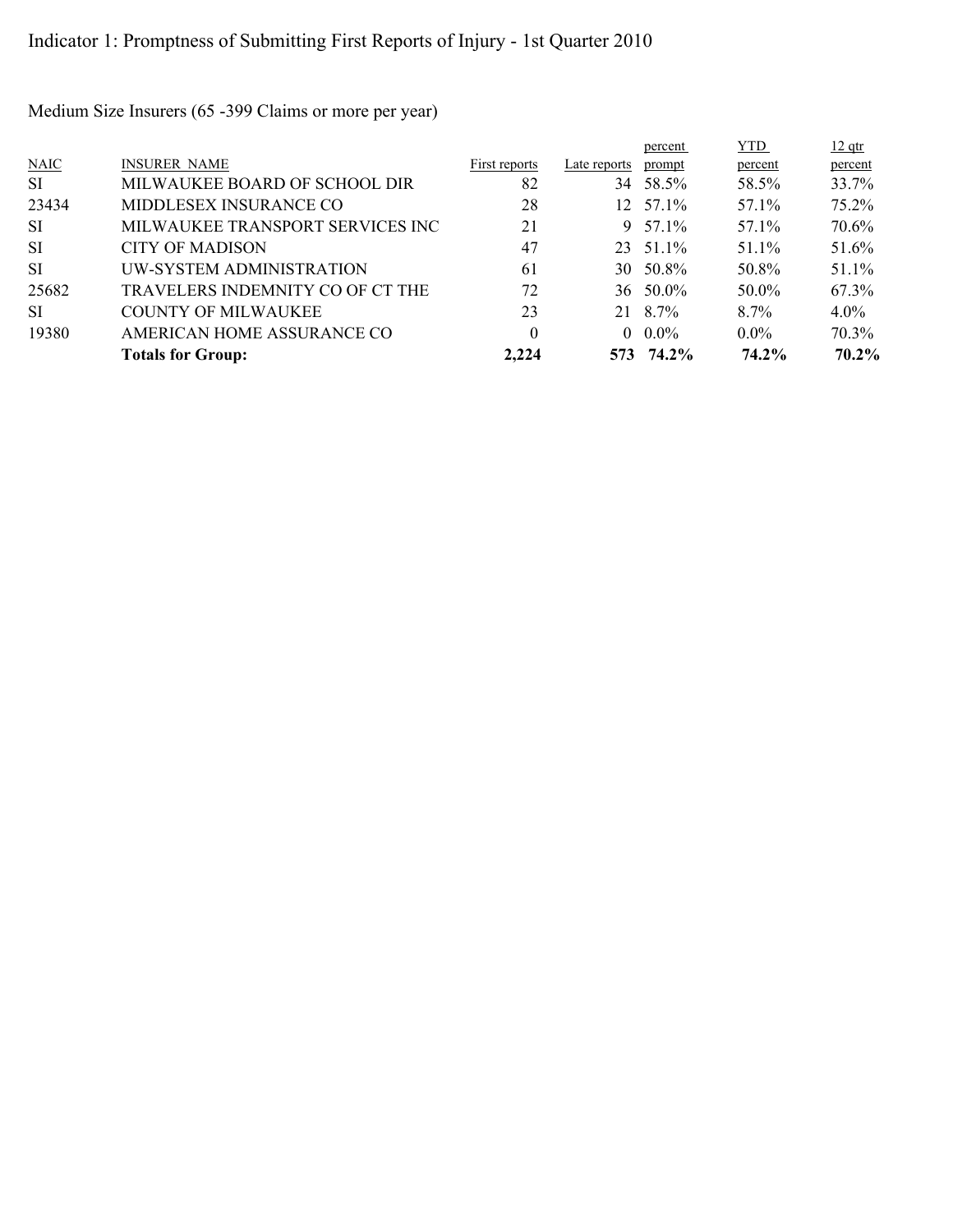Small Size Insurers (Less than 65 Claims per year)

|             |                                    |                  |                | percent    | <b>YTD</b> | $12$ qtr |
|-------------|------------------------------------|------------------|----------------|------------|------------|----------|
| <b>NAIC</b> | <b>INSURER NAME</b>                | First reports    | Late reports   | prompt     | percent    | percent  |
| 20109       | BITUMINOUS FIRE & MARINE INS CO    | 1                |                | $0$ 100.0% | 100.0%     | 94.9%    |
| SI          | THE VOLLRATH COMPANY LLC           | 3                | $\theta$       | 100.0%     | 100.0%     | 94.5%    |
| $\rm SI$    | <b>USF HOLLAND INC</b>             | 7                | 2              | 71.4%      | 71.4%      | 92.2%    |
| SI          | <b>MARTEN TRANSPORT LTD</b>        | 16               |                | 4 75.0%    | 75.0%      | 91.3%    |
| SI          | <b>GENERAL MOTORS COMPANY</b>      | $\mathbf{1}$     | $\overline{0}$ | 100.0%     | 100.0%     | 89.8%    |
| SI          | WISCONSIN BELL INC                 | 15               | 3              | 80.0%      | 80.0%      | 87.4%    |
| SI          | FEDEX FREIGHT INC                  | 7                | $\theta$       | 100.0%     | 100.0%     | 86.2%    |
| <b>SI</b>   | <b>COUNTY OF WASHINGTON</b>        | 11               | $\theta$       | 100.0%     | 100.0%     | 86.2%    |
| 13021       | UNITED FIRE & CASUALTY CO          | 6                | 1              | 83.3%      | 83.3%      | 86.1%    |
| 25976       | UTICA MUTUAL INS CO                | 6                | 1              | 83.3%      | 83.3%      | 83.2%    |
| 11250       | <b>COMMUNITY INS CORP</b>          | 0                | $\overline{0}$ | $0.0\%$    | $0.0\%$    | 82.0%    |
| 14508       | MICHIGAN MILLERS MUTUAL INS CO     | 5                |                | 2 $60.0\%$ | $60.0\%$   | 81.9%    |
| 29424       | HARTFORD CASUALTY INS CO           | 11               |                | 90.9%      | 90.9%      | 81.7%    |
| <b>SI</b>   | BRUNSWICK CORPORATION              | $\overline{2}$   | 1              | 50.0%      | 50.0%      | 81.4%    |
| 36463       | DISCOVER PROPERTY & CASUALTY INSUI | 13               | $\mathbf{1}$   | 92.3%      | 92.3%      | 81.4%    |
| 19682       | HARTFORD FIRE INSURANCE CO         | $\overline{2}$   | $\theta$       | 100.0%     | 100.0%     | 81.2%    |
| 21180       | <b>SENTRY SELECT</b>               | 7                | 2              | 71.4%      | 71.4%      | 81.0%    |
| $\rm SI$    | CNH AMERICA LLC                    | 11               | 5              | 54.5%      | 54.5%      | 80.2%    |
| SI          | <b>BRIGGS &amp; STRATTON CORP</b>  | $\boldsymbol{0}$ | $\overline{0}$ | $0.0\%$    | $0.0\%$    | 80.0%    |
| <b>SI</b>   | KENOSHA UNIFIED SCHOOL DISTRICT    | 5                | 1              | 80.0%      | 80.0%      | 79.7%    |
| 19402       | CHARTIS PROPERTY CASUALTY CO       | 5                | 1              | 80.0%      | 80.0%      | 79.0%    |
| 41394       | BENCHMARK INSURANCE CO             | 9                | $\mathbf{1}$   | 88.9%      | 88.9%      | 78.9%    |
| 19259       | SELECTIVE INS CO OF SOUTH CAROLINA | 4                | 1              | 75.0%      | 75.0%      | 78.2%    |
| 20443       | CONTINENTAL CASUALTY CO            | 5                | 1              | 80.0%      | 80.0%      | 77.9%    |
| 12006       | DISTRICTS MUTUAL INS               | 5                | $\mathbf{1}$   | 80.0%      | 80.0%      | 77.9%    |
| 14117       | <b>GRINNELL MUT REINSUR CO</b>     | 4                | 2              | 50.0%      | 50.0%      | 77.8%    |
| SI          | <b>KWIK TRIP INC</b>               | 13               |                | 2 84.6%    | 84.6%      | 77.6%    |
| 30104       | HARTFORD UNDERWRITERS INS CO       | 6                | 1              | 83.3%      | 83.3%      | 75.6%    |
| <b>SI</b>   | <b>COUNTY OF ROCK</b>              | $\overline{2}$   | $\mathbf{1}$   | 50.0%      | 50.0%      | 75.3%    |
| 33600       | L M INSURANCE CORP                 | 4                | 2              | 50.0%      | 50.0%      | 75.0%    |
| 22322       | <b>GREENWICH INSURANCE CO</b>      | 0                |                | $0.0\%$    | $0.0\%$    | 75.0%    |
| 19038       | TRAVELERS CASUALTY & SURETY CO     | 12               | 4              | 66.7%      | 66.7%      | 74.7%    |
| 23108       | LUMBERMEN'S UNDERWRITING ALLIANC   | 5                | $\theta$       | 100.0%     | 100.0%     | 74.2%    |
| 18767       | CHURCH MUTUAL INSURANCE CO         | 11               |                | 2 81.8%    | 81.8%      | 73.5%    |
| 10472       | <b>CAPITOL INDEMNITY CORP</b>      | 3                |                | 2 33.3%    | 33.3%      | 73.4%    |
| SI          | <b>CITY OF RACINE</b>              | 7                | 3              | 57.1%      | 57.1%      | 73.2%    |
| SI          | P&H MINING EQUIPMENT INC           | 6                |                | 3 50.0%    | 50.0%      | 72.6%    |
| SI          | <b>COUNTY OF DANE</b>              | 11               | $\overline{2}$ | 81.8%      | 81.8%      | 72.3%    |
| 26956       | WIS COUNTY MUTUAL INS CORP         | 20               | $\mathbf{I}$   | 95.0%      | 95.0%      | 71.9%    |
| 24767       | ST PAUL FIRE & MARINE INS CO       | $\boldsymbol{0}$ | $\overline{0}$ | $0.0\%$    | $0.0\%$    | 71.8%    |
|             | STATE FARM FIRE & CASUALTY CO      |                  |                | 2 75.0%    |            |          |
| 25143       |                                    | 8                |                |            | 75.0%      | 71.4%    |
| SI          | STOUGHTON TRAILERS, LLC            | 2                | 1              | 50.0%      | 50.0%      | 70.8%    |
| 14591       | MILWAUKEE INS COMPANY              | 0                | $\overline{0}$ | $0.0\%$    | $0.0\%$    | 70.7%    |
| 20478       | NATIONAL FIRE INS CO OF HARTFORD   | 5                | 3              | 40.0%      | 40.0%      | 70.7%    |
| SI          | COOPER POWER SYSTEMS LLC           | 0                | $\overline{0}$ | $0.0\%$    | $0.0\%$    | 70.6%    |
| 12262       | PENN MFRS ASSOCIATION INS CO       | 12               | 3              | 75.0%      | 75.0%      | 70.1%    |
| 39845       | WESTPORT INSURANCE CORPORATION     | $\boldsymbol{0}$ | $\overline{0}$ | $0.0\%$    | $0.0\%$    | 69.4%    |
| SI          | COLUMBIA-ST MARY'S GROUP           | 10               |                | 2 80.0%    | 80.0%      | 69.3%    |